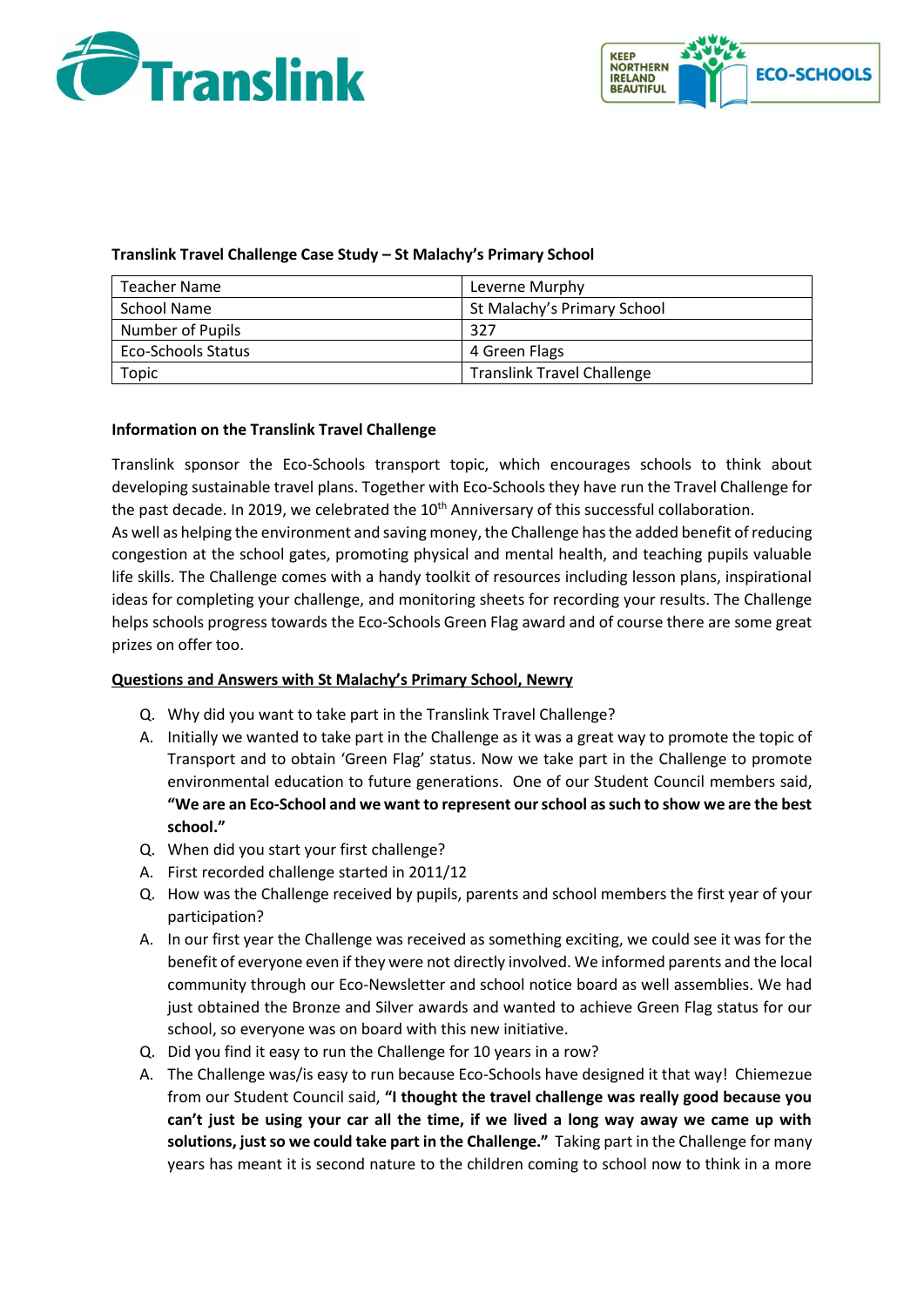



sustainable way, and not just for travel. Our school knows the benefits of being an Eco-School and welcomes taking part in such challenges.

- Q. Could you describe the response to the Challenge for the years following your first one?
- A. **"I was in Primary 4 when I first took part, it was really fun because I was getting exercise and helping the environment. I really liked walking with my friends",** said Madison. As a teacher and Eco-Schools coordinator, I found it easy to continue the Challenge because the children are enthusiastic about taking part each year; I could not have done it without the students. Every child is happy to take part every year, as an individual it is great to do a little bit to help your environment. The train trip to Belfast for the Celebration Event has also been a great incentive. Translink have always made us feel like first class passengers, the children and I feel rewarded for all our hard work.
- Q. How did you decide to run the Challenge in your school? Describe how you promoted it and encouraged other pupils to take part.
- A. We promoted the Challenge through an assembly, letting everyone know the benefits of travelling sustainably and how they could do this. The Eco-Schools activities were a great help in promoting this to children and teachers. A possible train trip to Belfast if we won was also a great incentive. The big chart was discussed and put up in an area which was accessible to the children filling it in, but also to inform others of our progress (we still do it this way today). The children taking part included the Student Council members, eco-club members and the sunshine club (early morning club, aged 6 to 11). Each morning the children would fill in their travel information to and from school and discuss the different ways in which they could travel to school, this included the walking bus (organised by parents) or the children would meet up with friends on their route to school.
- Q. Explain how you reported your results to Translink and Eco-Schools
- A. We collated all our journey results over a 4-week period as it was then and sent them off to Eco-Schools who worked out how sustainable we were as a school.
- Q. How would you promote the programme to other schools and institutions as ambassador of the Challenge?
- A. We would promote the Translink Travel Challenge by saying **'WHY NOT TAKE PART'**. There are so many advantages to taking part, like: it is fun, your school can have Green Flag status, it develops a sense of camaraderie, and it is easy to fill in the chart or to do it online. Show them pictures of our fantastic time in Belfast, during the Final Event, when we won and most of all, to develop an environmental awareness and to know that they can actually contribute to a better and more sustainable form of transport in their daily lives.
- Q. What are your future hopes for travel at St Malachy's?
- A. We asked the Student Council what our travel hopes for St Malachy's would be, they said: in an ideal world they would like to see compulsory car share, which means less cars, a free electric bus service for all children attending primary and secondary schools and walking buses all year round. In the meantime, we need a car park, as there are no actual parking spaces outside of our school area. More people should walk to school throughout the school year and not only at Challenge times. Bring back the Lollipop Person who helps you across the busy school road. These ideas will be brought to the attention of our Principal. We will continue to take part in the Translink Travel Challenge each year and strive to make an environmental difference to the way we travel through education and the Eco-Schools programme.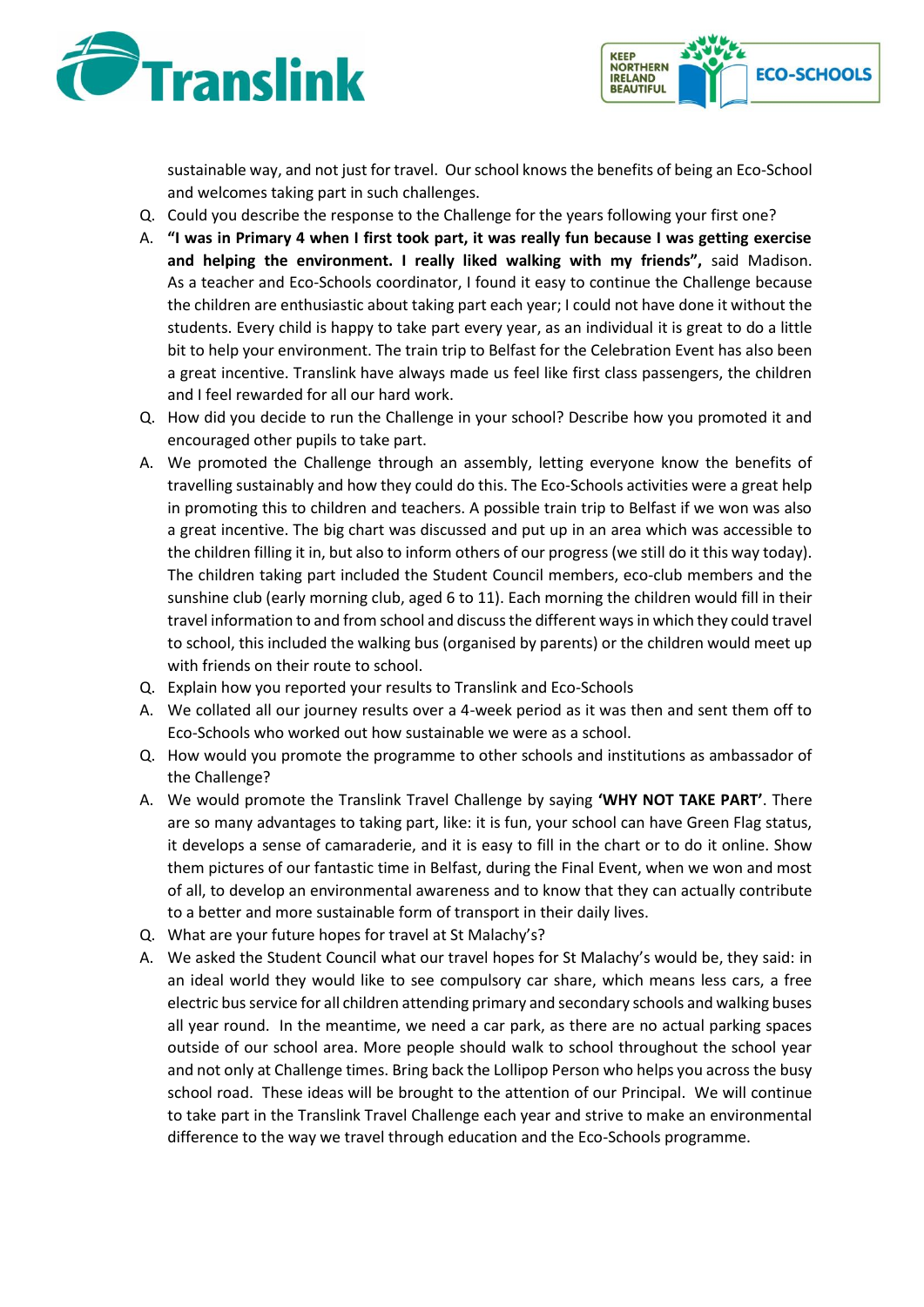



#### **St Malachy's Primary School – five years of results**

Five years results submitted by St Malachy's, on the online platform of the Eco-Schools NI website, show a significant increase in sustainable journeys at the end of the two-week project. A percentage increase of 153% has been registered from 2014-15 to 2018-2019, with a consistent growing and positive trend; this gives evidence of the active participation of the school to the Challenge and their commitment to improve their lifestyle towards more sustainable ways to go to and from school.



# *Thank you, on behalf of St Malachy's pupils, Student Council, Miss N. Rafferty & Mrs L. Murphy*



*First Year Participation of St Malachy's Primary School* 

*A collage of years of St Malachy's Travel Challenge*